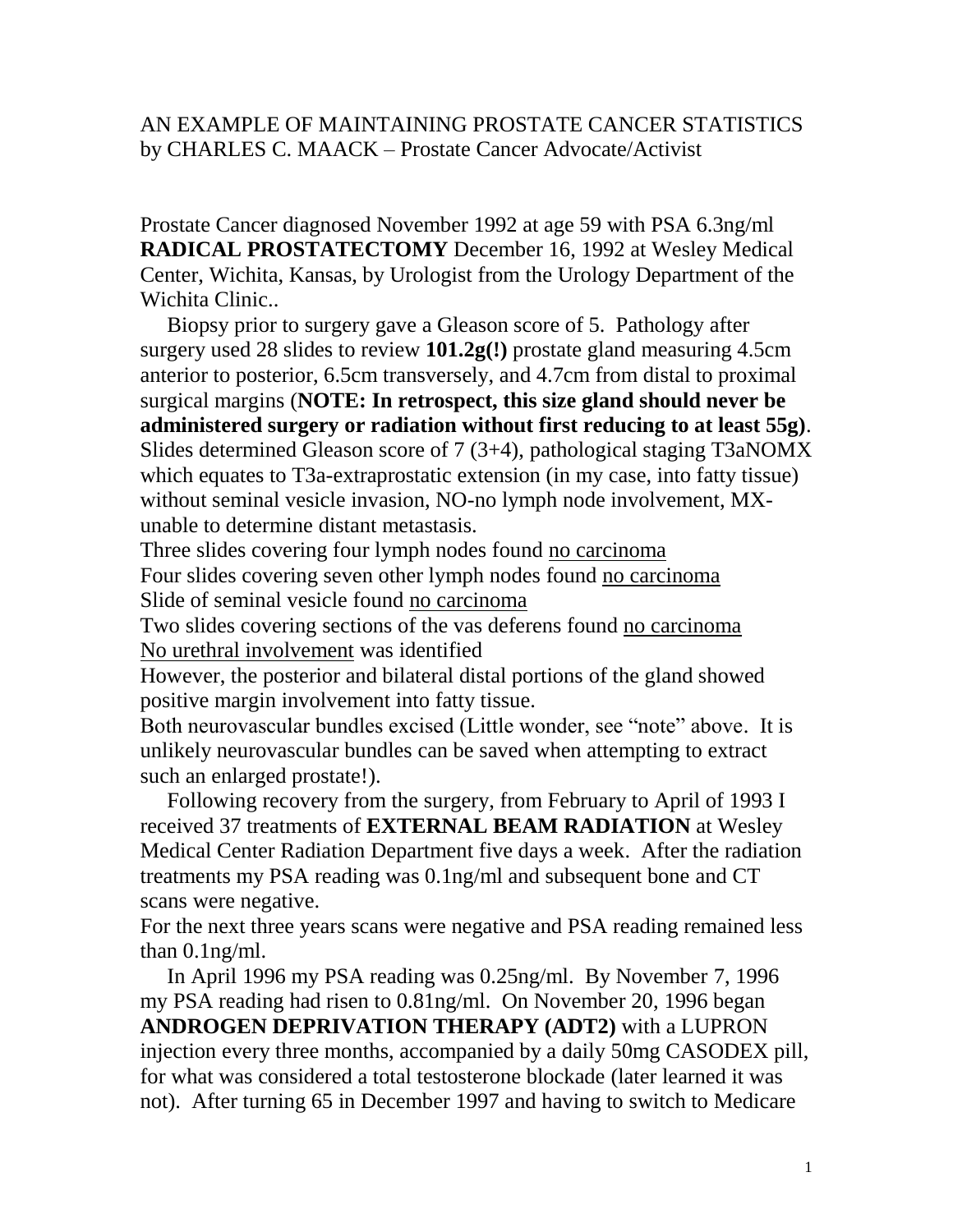as my primary coverage and no military coverage except for those medications a military pharmacy had in it's formulary, I was no longer covered for the CASODEX pill and the military would not stock it or provide it to me because of it's expense. Fortunately, the HMO I signed up to provide me supplemental insurance for what Medicare did not pay said they would pay for this oral cancer medication. However, in late 1999 they said they had made a mistake, and would no longer pay for that medication. I then was able to get NILANDRON from Brooke Army Medical Center in San Antonio, TX and took that medication until late in 2000 when, though continuing Lupron (**ADT**), I discontinued taking any pill, so went from ADT2 to only ADT.

 Earlier, on May 8, 2000, 3 years and 6 months with ADT2, I had a DEXA bone mineral density interpretation done to see if the androgen deprivation had effected that density. The result was Lumbar Spine: BMD 1-286, T Score 0.4, Z Score 0.1. Total Average Femur: BMD 0.984, T Score –0.8, Z Score –0.5. Interpretation of data: There was no evidence of osteopenia or osteoporosis.

 Since by October 23, 2001 and five years of ADT2/ADT my PSA had not risen beyond 0.lng/ml, I requested an ultra-sensitive  $3<sup>rd</sup>$  generation PSA reading to get a more accurate marker of any PSA in my system. The result was a reading of 0.01ng/ml which, by several prostate cancer authorities, is considered in the range of "undetectable" PSA. I followed this having a testosterone serum reading done on November 6, 200l to also get a marker for my current testosterone level . The result was a reading of 33 ng/dl, which is above what is considered the castration level of  $\langle 20 \rangle$  ng/dl. This would indicate that I likely had/have an androgen dependent prostate cancer. (These tests should have been ordered by my physician five years ago after my first month of ADT2! It was only after my own research into procedures to be followed to ensure the ADT is working that I knew this should be necessary).

 I now had transferred from my urologist to an oncologist at the Cancer Center of Kansas (CCK) (telephone 316-262-4667) who agreed with my reasoning that it was time to "test the waters." **WATCHFUL WAITING:** I discontinued androgen deprivation therapy (last injection August 2001). He directed that in view of the necessity to now keep a very close check on my level of PSA, I monitor my PSA and testosterone levels monthly. Should my PSA begin to rise, I should return to androgen deprivation Lupron injections and, if necessary CASODEX.

12/17/01 Normal PSA test <0.l ng/mL, Testosterone 37 ng/dL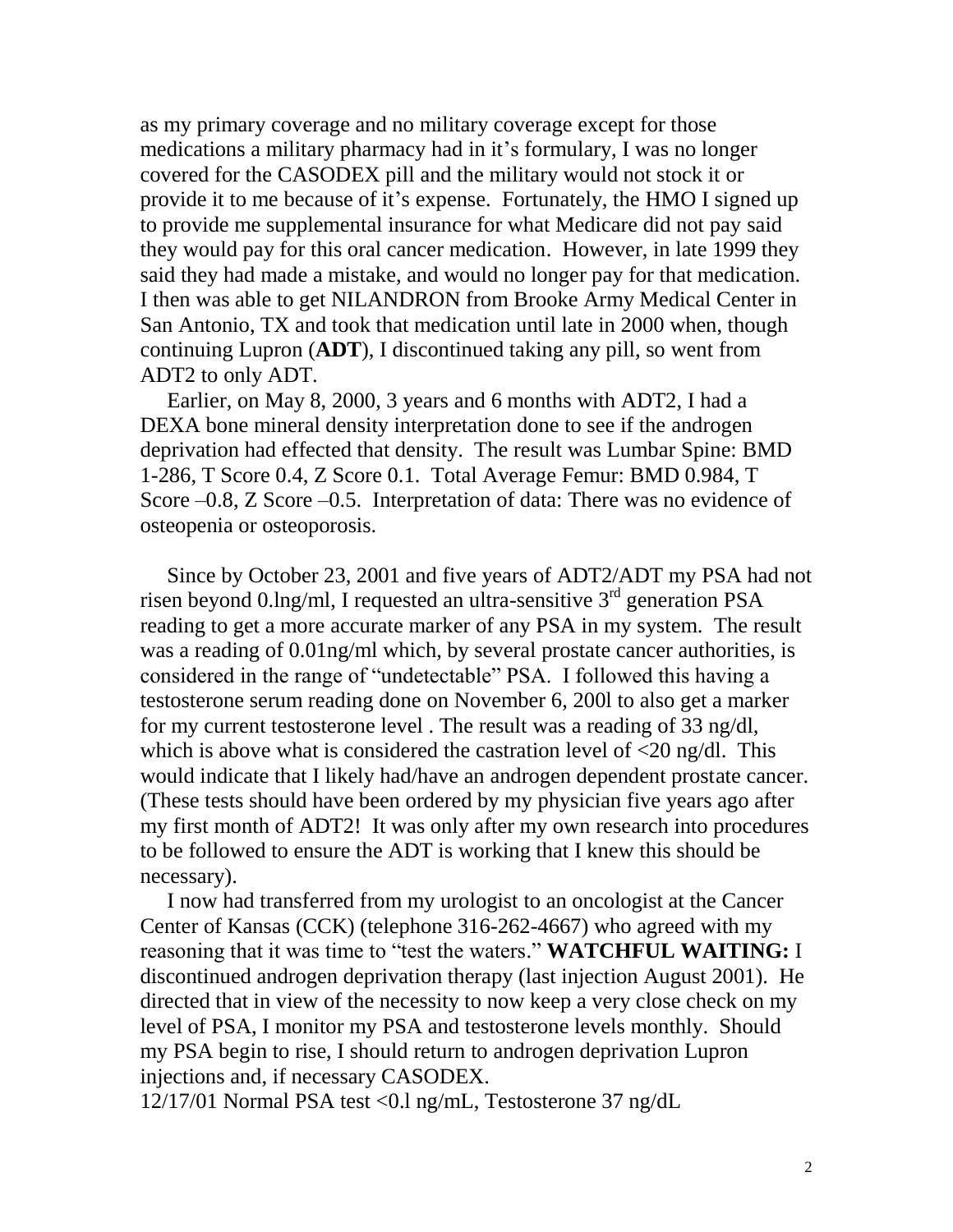| $01/14/02$ Normal PSA test < 0.1              | Testosterone 38 |
|-----------------------------------------------|-----------------|
| $02/11/02$ 3 <sup>rd</sup> Gen. PSA test 0.01 | Testosterone 52 |
| $03/11/02$ Normal PSA test < 0.1              | Testosterone 30 |
| $04/15/02$ Normal PSA test < 0.1              | Testosterone 45 |
| $05/13/02$ Normal PSA test < 0.1              | Testosterone 24 |

The  $5/13/02$  PSA test was supposed to be a  $3<sup>rd</sup>$  Generation test but lab failed to realize that. I decided at this time I will just get quarterly  $3<sup>rd</sup>$  Generation PSA tests until such time that I see any change in the readings.

05/21/02 3rd Gen PSA test 0.04ng/ml (figured this may be a miss-reading) 06/10/02 Another Dexa Bone Mineral Density test. Result: Compatible with normal bone density at each site examined (T-scores all above -1.0 – No evidence of osteoporosis).

08/20/02 3rd Gen. PSA test <0.01ng/ml Testosterone 122ng/dl **(Please note: Having been kept on Lupron continuously for 5 years, this was the highest level my testosterone ever returned. If a patient's PSA level maintains at <0.05ng/ml and testosterone level near or below 20ng/dl for at least one year, the patient should be taken off LHRH agonists and antiandrogens as intermittent therapy to give one's testosterone level a chance to return to near normal. Keeping a patient on continuous LHRH agonist for more than two years will likely result in little return of testosterone.)** 

08/21/02 Bone Scan: No evidence of metastatic disease.

 $11/08/02$  was supposed to be  $3<sup>rd</sup>$  Generation but came back as a normal reading of <0.1ng/ml Testosterone 98ng/dl

#### **AS OF DECEMBER 16, 2002, IT HAS BEEN TEN YEARS SINCE INITIAL RADICAL PROSTATECTOMY.**

02/04/03 3rd Gen. PSA test 0.01ng/ml Testosterone 89ng/dl 04/29/03 3<sup>rd</sup> Gen. PSA test 0.02 Testosterone 95 06/12/03 3rd Gen. PSA test 0.04 No testosterone result With this increase to 0.04ng/ml my oncologist wanted to resume Lupron. I requested we wait another two months. 08/05/03 3rd Gen. PSA test 0.05ng/ml Testosterone 88ng/dl Oncologist agrees that we wait for more significant progression before recommending return to any treatment. 11/06/03 3rd Gen. PSA test 0.13ng/ml Testosterone 87ng/dl **RETURN TO ANDROGEN DEPRIVATION THERAPY (ADT)**

**(I saw this as a ten-fold rise and at the time thought it better to return to androgen deprivation therapy)**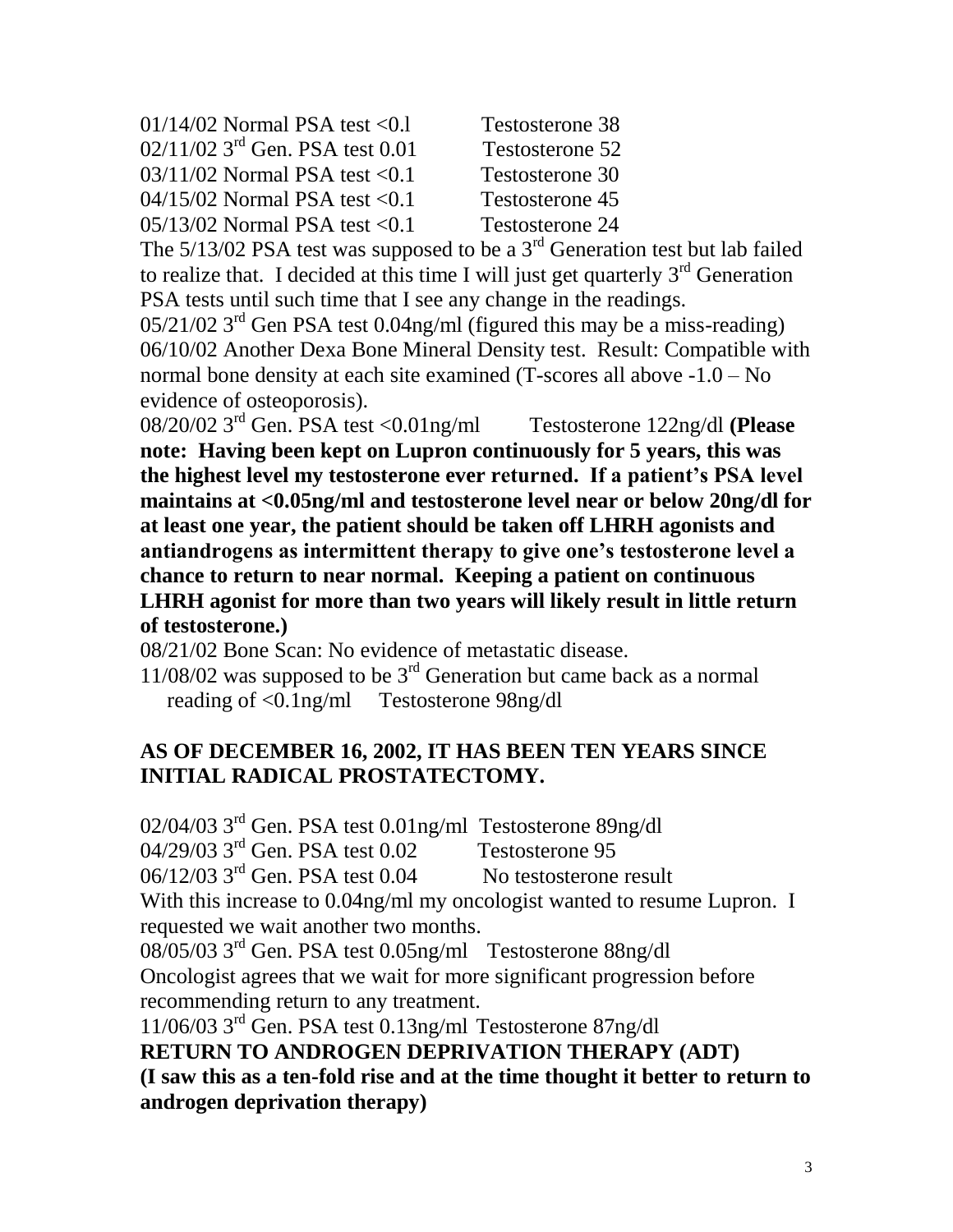11/18/03 began two weeks of Casodex 50mg w/Proscar 5mg to prevent a biochemical flare before returning to Lupron. (With Congress enacting the law that retired military members and their dependents are entitled to military insurance coverage for life (Tricare-for-Life), I became covered for all medications, thus Casodex, Proscar, Avodart, etc. would now be covered by Tricare-for-Life.)

12/04/03 began Lupron 4-month injection and discontinued the Casodex and Proscar.

12/5/03 after reading a presentation by Dr. Charles "Snuffy" Myers, a nationally recognized oncologist specializing in prostate cancer treatment, I added 10mg Lycopene, a powerful antioxidant that causes prostate cancer cells to self-destruct, and 1000mg Fish Oil (Omega-3 fatty acid), a very powerful factor for general health as well as having a major impact on the evolution of prostate cancer

#### . **AS OF DECEMBER 16, 2003, IT HAS BEEN ELEVEN YEARS SINCE INITIAL RADICAL PROSTATECTOMY.**

2/15/04 From an Email from Dr. Stephen B. Strum, another nationally recognized oncologist who specializes only in prostate cancer to a patient recommending Lycopene at 15mg twice daily, I increased my intake to that level this date.

#### 2/27/04 **PSA <0.01ng/ml, Testosterone 26ng/dl.**

Since testosterone has not yet reached "castrate" level of <20ng/dl, 3/2/04 added Casodex 50mg daily.

3/25/04 At appointment with oncologist discussed the Casodex addition and my interest in adding dutasteride (Avodart) to bring down testosterone level to <20ng/dl. Oncologist reasoned that since Lupron alone has returned my PSA to virtually undetectable <0.01ng/ml and brought my testosterone down to 26ng/dl his preference would be to keep Casodex in reserve in the event my PSA were to begin a rise, and Avodart as well unless we determine that the testosterone is also not maintaining its current low level. He agreed with my preference for 84-day Lupron rather than 112-day Lupron.

3/25/04 **ADT.** Received 84-day Lupron injection (but continued Casodex 50mg one per day on my own, **ADT2**, while typing up my reasoning why I would prefer to be attacking any PC still present with full three-level blockade (ADT3) rather than *waiting* for some change to occur. ADT only buys time, ADT3 attacks PC cells and can kill them (apoptosis) or cause them to remain dormant for many years).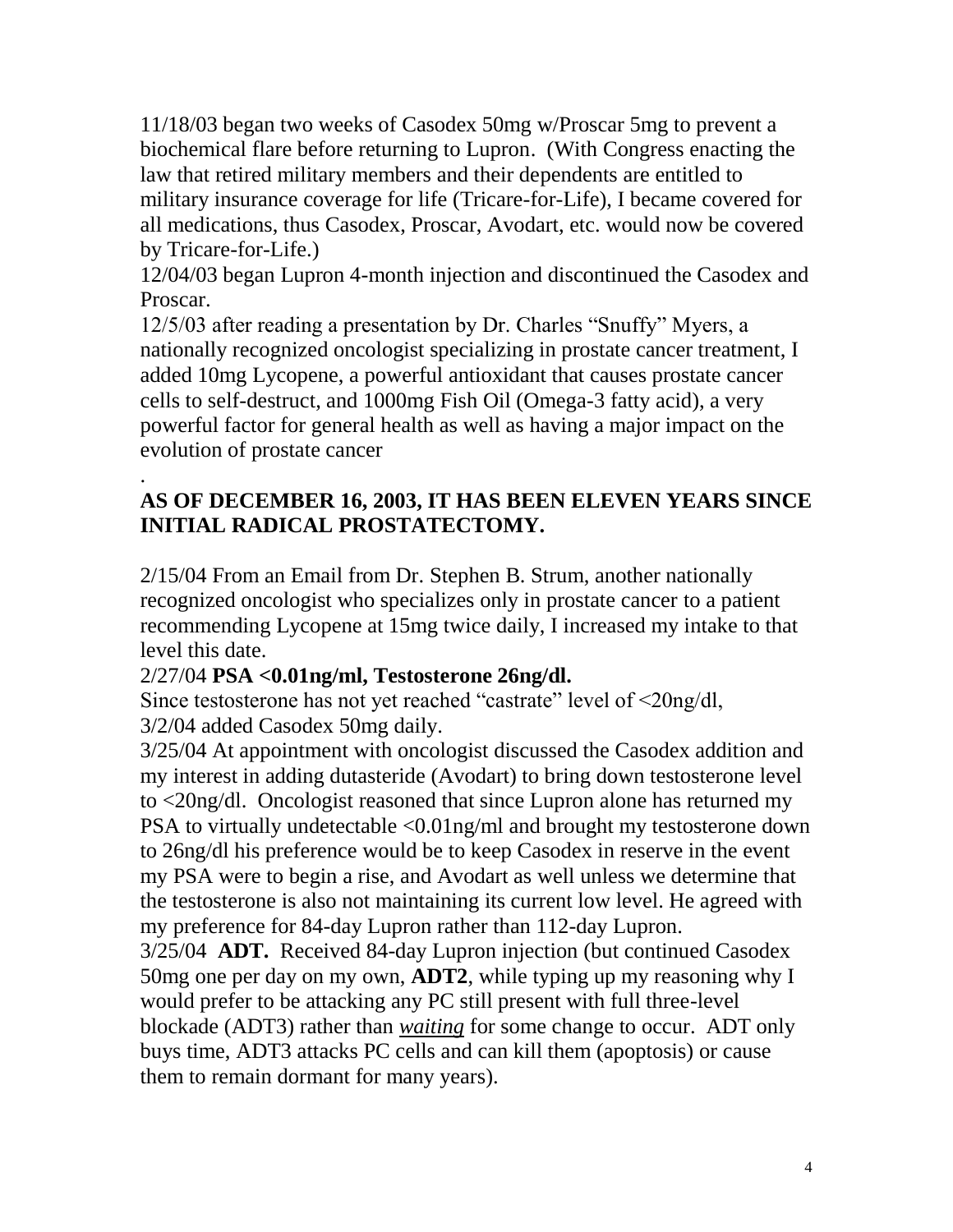4/10/04 **ADT3.** Oncologist acquiesced to my preference to continue Casodex and add Avodart 0.5mg one per day to my regimen. (During a presentation at our Us TOO meeting , a noted physician indicated that Avodart remains working in the system for more than two days, therefore it could be taken every other day and remain effective) 5/27/04 3rd Gen. **PSA <0.01ng/ml**, **Testosterone 23ng/dl.** 6/10/04 Received 84-day Lupron injection. Continuing **ADT3.** 8/24/03 **Testosterone 22ng/dl** – Lab lost blood sample for 3rd Gen PSA test. 8/25/04 Another Dexa Scan – No evidence of osteoporosis - all areas normal with all T-scores above -1.0, in fact for Lumbar Spine 5% improvement since 2002 scan and 3% improvement since 2000 scan; Right Femoral Neck 2 % improvement since 2002 scan and 1% improvement since 2000 scan; Left Femoral Neck 5% improvement since 2002 scan and 9% improvement since 2000 scan. (As a several year patient on ADT, I find this very questionable!)

 $9/2/04$  Provided another blood sample for  $3<sup>rd</sup>$  Gen. PSA test. Received 84day Lupron Injection. Continuing **ADT3.**

9/7/04 Result of 9/2/04 test 3rd Gen. **PSA <0.01ng/ml.**

11/15/04 **PSA <0.01ng/ml, Testosterone 38ng/dl.**

11/23/04 Received 112-day Lupron injection because neither the Cancer Center of Kansas nor Via Christi St. Francis Hospital had 84-day Lupron in stock.

## **AS OF DECEMBER 16, 2004, IT HAS BEEN TWELVE YEARS SINCE INITIAL RADICAL PROSTATECTOMY.**

1/26/05 Recognizing that the DEXA scan received and noted herein on 8/25/04 appears suspect since it is hard to imagine an "improvement" in bone density after being on androgen deprivation therapy for over eight years, a Pyrilinks-D (Deoxypyridinoline – Dpd) urine test was administered as another measure to determine if excessive bone resorption or breakdown is occurring. This test measures a fragment of the bone matrix that is excreted in urine. Per Dr. Strum, a normal reading of Dpd/Creatinine ratio is considered <5.4nmol/mmol, within a range from 2.3 to 7.4 nmol/mmol. **Today's test result of 9.4nmol/mmol is significantly high!** This supports my opinion that the DEXA scan has falsely read either arthritic changes in the lumbar spine and hip, curvature of the lumbar spine, and/or vascular calcifications in either spine or hip area as bone density, thus under-stating the degree of bone loss. (Note to readers: In that a DEXA scan can provide false readings, a QCT BMD (Quantitative Computerized Tomography Bone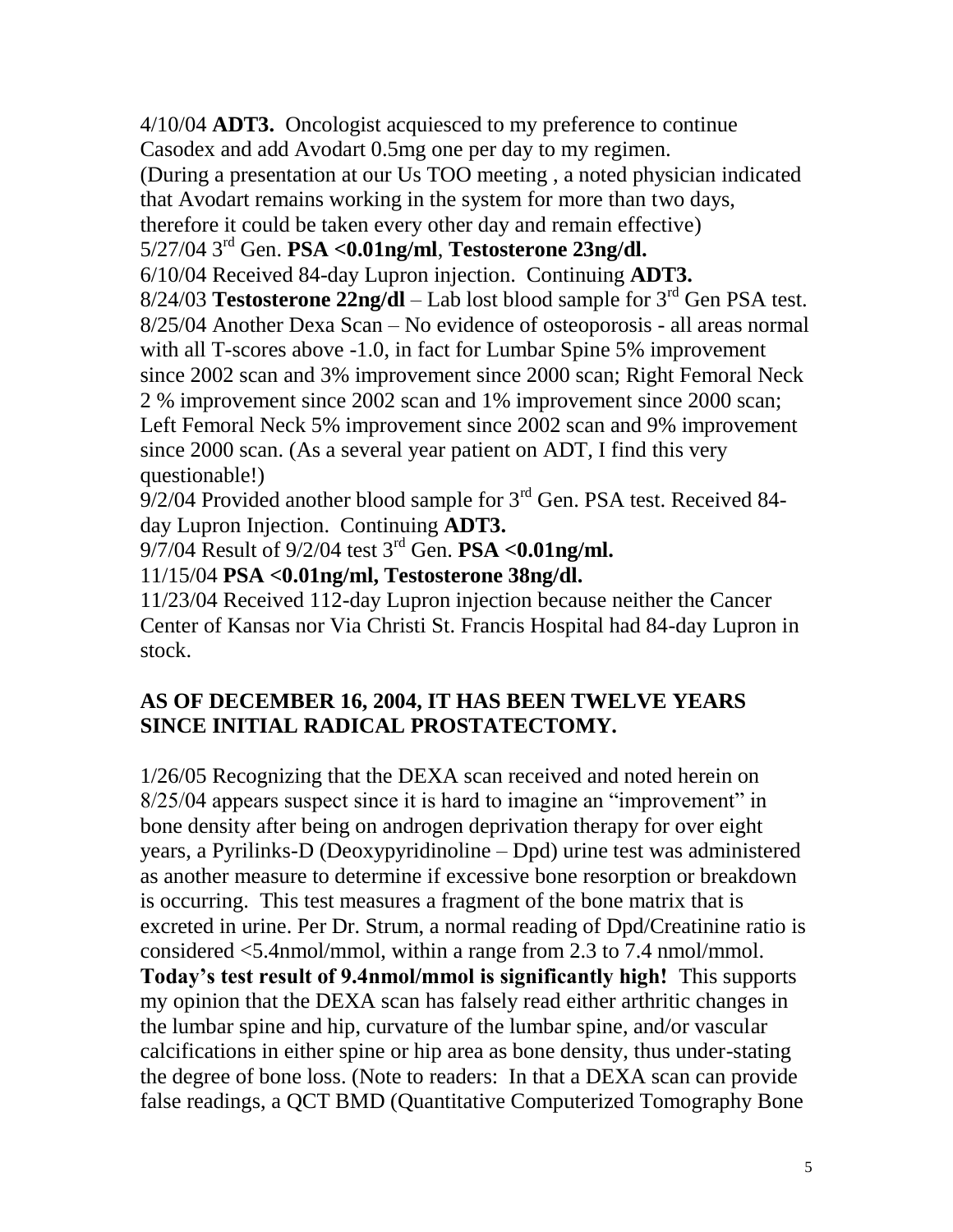Mineral Densitometry) scan should be the choice of testing if available in your area.)

2/1/05 **PSA <0.01ng/ml, Testosterone Free Direct reading of .8pg/ml of a normal range 6.6-18.1pg/ml** (When taking lab sample, clerk erroneously checked Testosterone , Free, rather than Testosterone, Serum) 2/15/05 Oncologist agreed that a bisphosphonate should be included in my medications and prescribed Fosamax 70mg, 1 per week, take with 6-8 oz. water same day of week first thing upon arising while empty stomach, no other meds or food for thirty minutes, and remain up and active after taking. 3/15/05 will be the final date of expected effectiveness of the Lupron injection received on 11/23/04. **ACTIVE OBJECTIFIED** 

**SURVEILLANCE:** Having maintained a PSA of <0.01ng/ml for the past full year with ADT3, this will also be the commencement date of my second off-phase from ADT (Intermittent Androgen Deprivation – IAD) but this time maintaining with Avodart following the manner of the trial and results of Dr. Strum described in "A Primer on Prostate Cancer," pages 144-149. I ceased intake of Casodex on 2/15/05. According to Dr. Strum, the concept behind using Intermittent Androgen Deprivation (IAD) is based on at least the following:

- 1. The finding of sufficient adverse effects (fatigue, muscle loss, hot flashes) from AD (androgen deprivation) to warrant giving the patient a "holiday."
- 2. The belief that a testosterone surge has pro-apoptotic (cell killing) effects against the PC cell population (if there is residual active PC).
- 3. The ability of a normal testosterone milieu to stop the bone loss and release of bone-derived growth factors that are known stimulants for PC growth.
- 4. In men with intact neurovascular bundles, potency is usually recaptured in the off phase of IAD

5/10/05 **PSA <0.01ng/ml, Testosterone 23ng/dl.** In ADT off-phase (IAD) maintaining with Avodart 0.5mg one in the evening.

5/31/05 MRI of the Lumbar Spine with and without contrast. Wichita Open MRI. Findings: The sagittal imaging shows no evidence of compression fracture or evidence of altered signal from the marrow of the vertebral bodies. The transverse series does show some moderate stenosis at the L3-4 level secondary to disk bulging as well as some ligamentous and bony hypertrophic change. More moderate to severe stenosis is at the L4-5 level secondary to ligamentous and bony hypertrophic change. The AP dimension of the dura at the L4-5 level measures about 9mm. I do not see any evidence to suggest metastasis or evidence to suggest any abnormal enhancement.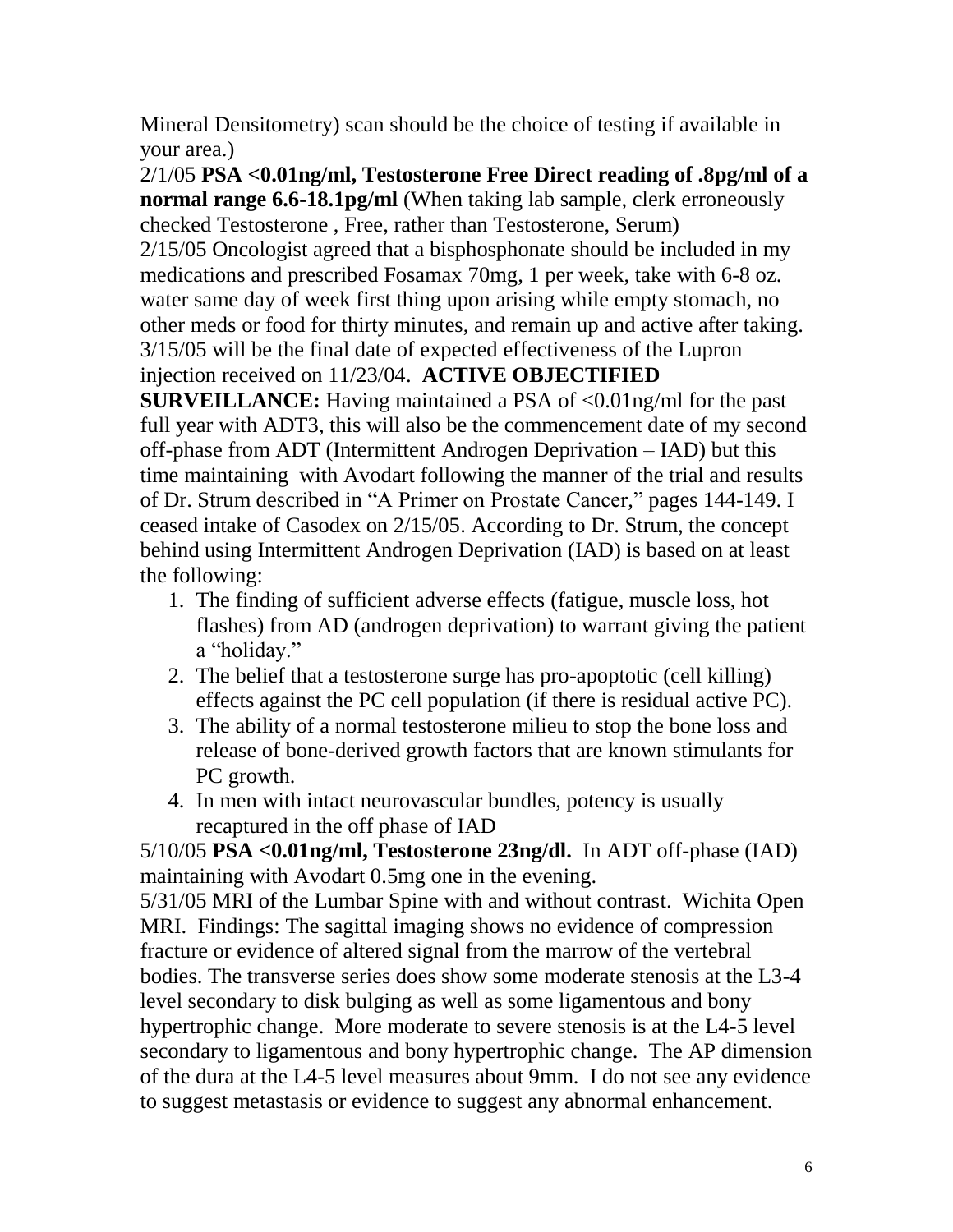Impression: There is moderate to severe stenosis most marked at the L4-5 level secondary to ligamentous and bony hypertrophic change with the AP diameter of the dural sac here measuring about 9mm. I do not see any metastatic disease or compression fractures.

### 8/9/05 **PSA <0.01ng/ml, Testosterone 45ng/dl. Continuing in IAD off phase but maintaining with 0.5mg Avodart daily.**

10/4/05 Pyrilinks-D (Deoxypyridinoline-Dpd) lab result **6.4 nmol/mmol**. A significant reduction from 1/26/05 9.4 nmol/mmol reading as an obvious improvement result from the administration of Fosomax 70mg one per week begun 2/15/05. Normal range is 2.3-7.4 nmol/mmol but hope to reach preferred level 5.4 nmol/mmol recommended by Dr. Stephen Strum. 11/7/05 **PSA <0.01ng/ml, Testosterone 51ng/dl. Continuing in IAD off phase but maintaining with 0.5mg Avodart daily.**

### **AS OF DECEMBER 16, 2005, IT HAS BEEN THIRTEEN YEARS SINCE INITIAL RADICAL PROSTATECTOMY.**

**02/06/06 PSA <0.01ng/ml, Testosterone still 51ng/dl. Continuing in IAD off phase but maintaining with 0.5mg Avodart daily.**

**4/11/06 Pyrilinks-D result 4.9 nmol/mmol. Fosamax doing its job! 05/10/06 PSA <0.01ng/ml (CCK failed to get T level). Continuing in IAD off phase but maintaining with 0.5mg Avodart daily.**

**7/25/06 Pyrilinks-D result 5.0 nmol/mmol. Fosamax continuing doing its job.**

**8/15/06 PSA 0.02ng/ml (???, will check this again in November!), Testosterone 45ng/dl. Continuing IAD but maintaining with 0.5mg Avodart daily.**

**11/13/06 PSA 0.04ng/ml (Ooops…maybe getting nasty again…will keep monitoring for awhile). T 53ng/dl. 25-hydroxy Vitamin D3 25.5ng/ml (extremely deficient in Vitamin D3! Will increase Vitamin D3 intake to 7200IU daily to try to reach preferred 65ng/ml).**

## **AS OF DECEMBER 16, 2006, IT HAS BEEN FOURTEEN YEARS SINCE INITIAL RADICAL PROSTATECTOMY.**

**1/10/07 5a-Dihydrotestosterone (DHT) 2.9mg/dl. 25-hydroxy Vitamin D3 38.5ng/ml (Vitamin D3 movin' on up!)**

**2/13/07 PSA 0.07ng/ml (More ooops….if it doesn't level off before reaching 2.0ng/ml I'll return to Lupron and Casodex added to my continuing Avodart) T has dropped to 39ng/dl.**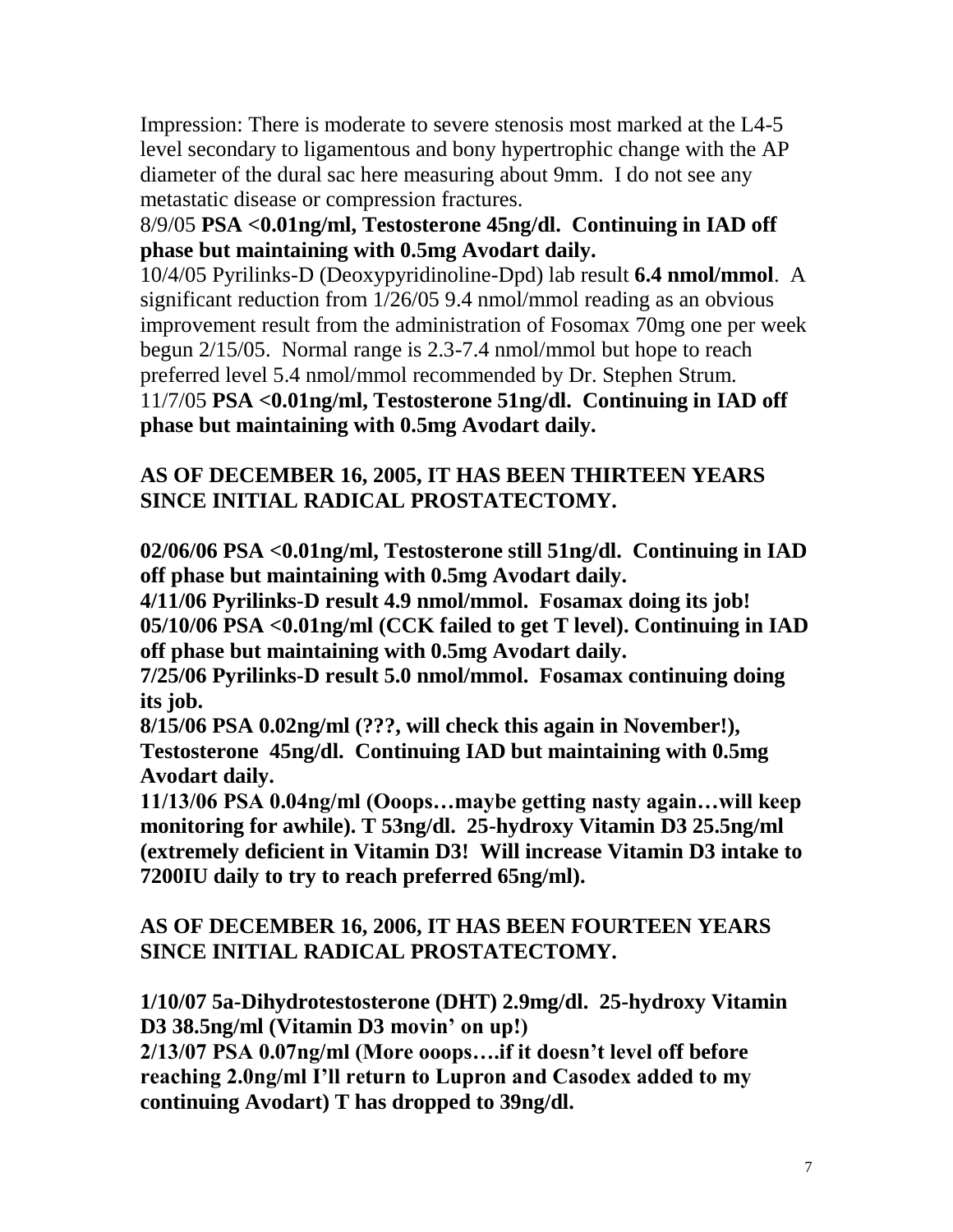**5/8/07 PSA 0.08ng/ml (Ahha! Very small increase! At this rate, could be another couple years before a return to Lupron and Casodex). T back up to 59ng/dl but obviously not going to go higher. As a recurring PC patient, I have no intention to attempt T replacement therapy. 25 hydroxy Vitamin D3 41.6ng/ml so increasing at slow rate. Will increase Vitamin D3 supplement by another 1800 IU to a total daily intake of 9200 IU to see if that will provide a more significant increase. 5/22/07 Pyrilinks-D result 5.1nmol/mmol. Still below Dr. Strum's preferred 5.4nmol/mmol. Fosamax continue to do its job. 7/8/07 Pyrilinks-D result 4.9nmol/mmol.**

**7/31/07 PSA 0.11ng/ml (Hmmm! This is what is meant by Active Objectified Surveillance (AOS)!). T went way up (if you can call an 18ng/dl rise from previous steady levels of any value!) to 71ng/dl – yippee? 25-hydroxy Vitamin D3 level 51ng/ml (still goin' up!). Parathyroid hormone level 8pg/ml. Calcium serum level 9.6mg/dl. 10/30/07 PSA 0.17ng/ml (still sneaking up), T 48ng/dl so dropped back down, 25-hydroxy Vitamin D3 level 60.8ng/ml so will probably cut current 9000 IU daily intake to 5000 IU and see how things look in three months.**

**10/31/07 Experiencing lower back pain, so had MRI this date. Result: Spinal stenosis at L4-L5 due to combination of degenerative disc, ligamentous and bony disease. No evidence of nerve root encroachment. Remainder of lumbar spine unremarkable and no sign of any acute bony abnormality or of metastatic disease.**

#### **AS OF DECEMBER 16, 2007, IT HAS BEEN FIFTEEN YEARS SINCE INITIAL RADICAL PROSTATECTOMY.**

**2/5/08 PSA 0.29ng/ml (continuing rise), T68ng/dl (whoopee!?). 5/6/08 PSA 0.37ng/ml (continuing rise but NOTE: The PSA is only a 0.08 rise in past three months and a 0.29 rise in the past year), T45ng/dl (back down), Vitamin D3 92.4ng/ml (so time to cut back to 4000 IU total daily to see if maintains 65ng/ml – my chosen plateau). 8/12/08 PSA 0.47ng/ml (continuing slow rise). T57ng/dl (gone forever, sigh). Erroneous lab report stated 25-hydroxy Vitamin D level as 38ng/ml. With previous report 3 months prior at 92.4ng/ml, re-tested for both 25-hydroxy and 1,25 dihydroxy Vitamin D levels. Result: 25 hydroxy Vitamin D 60.7ng/ml, 1,25 dihydroxy Vitamin D 50.7pg/ml. Since I would prefer my 25-hydroxy level at 65ng/ml, will add another 1000 IU Vitamin D supplement to the 4000 IU I had dropped to after**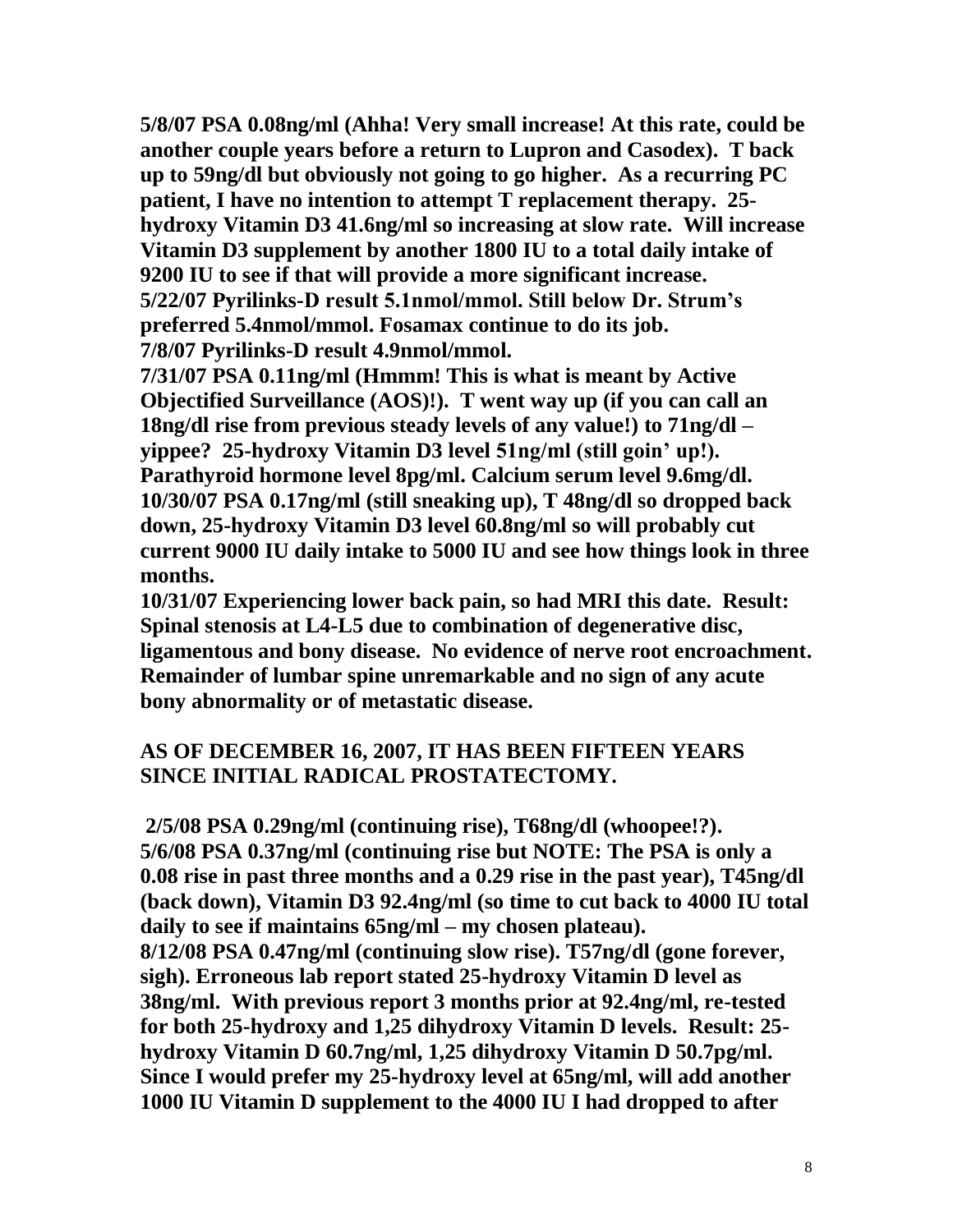**having jumped to 92.4ng/ml while taking in a total 9000 IU daily, to see if a total daily intake of 5000 IU will maintain**

**8/24/08 Colonoscopy.** Significant diverticulosis, otherwise nothing unusual.

**11/11/08 PSA 0.66ng/ml (+0.19), T 27.0ng/dl, Vitamin D 37.2ng/ml(!). This is surprising, and indicates I may as well up my daily Vitamin D intake to 8600 IU to get the level back in the 60ng/ml-75ng/ml range. This may have again been an erroneous lab result, however, since we didn't retest, I'll continue my increase to 8600 IU then see result in February 2009. If back up in the over 90ng/ml range, we will know this was an erroneous lab results and I'll cut back again to around 4600 to 5600 IU daily.**

#### **AS OF DECEMBER 16, 2008, IT HAS BEEN SIXTEEN YEARS SINCE INITIAL RADICAL PROSTATECTOMY.**

**02/10/09 PSA 1.05NG/ML (+0.39 – larger rise and time to consider return to ADT3 – will check PSA again in six weeks rather than three months), T was not checked and PSA rise despite castrate T of concern, 25-hydroxy Vitamin D 100ng/ml (top of normal range, which supports that lab reports on both 8/12/08 and 11/11/08 reporting 25-hydroxy Vitamin D levels as 38ng/ml and 37.2ng/ml were in error and likely reporting 1,25 dihydroxy levels but stating as 25-hydroxy levels. Had the lab not erred, I would have reduced my Vitamin D intake last August. I have now backed down to 4600 IU daily. All other important blood levels are within normal ranges.**

**04/07/09 PSA dropped down to 0.87ng/ml – a reduction of 0.18ng/ml - GREAT!**

**5/20/09 MORE GOOD NEWS: PSA dropped down to 0.81ng/ml. 25 hydroxy Vitamin D dropped down to preferred level 72ng/ml. T only 50ng/dl.**

**9/01/09 Oops, PSA now up to 1.16ng/ml! T still hovering around "castrate" level at 53ng/dl. 25-hydroxyVitamin D 76.6ng/ml. Discussed PSA levels with Medical Oncologist Charles "Snuffy" Myers while at PCRI National Conference on Prostate Cancer in L.A., and he suggested giving Rapamycin 1mg e/o day a try to see if PSA stabilized.**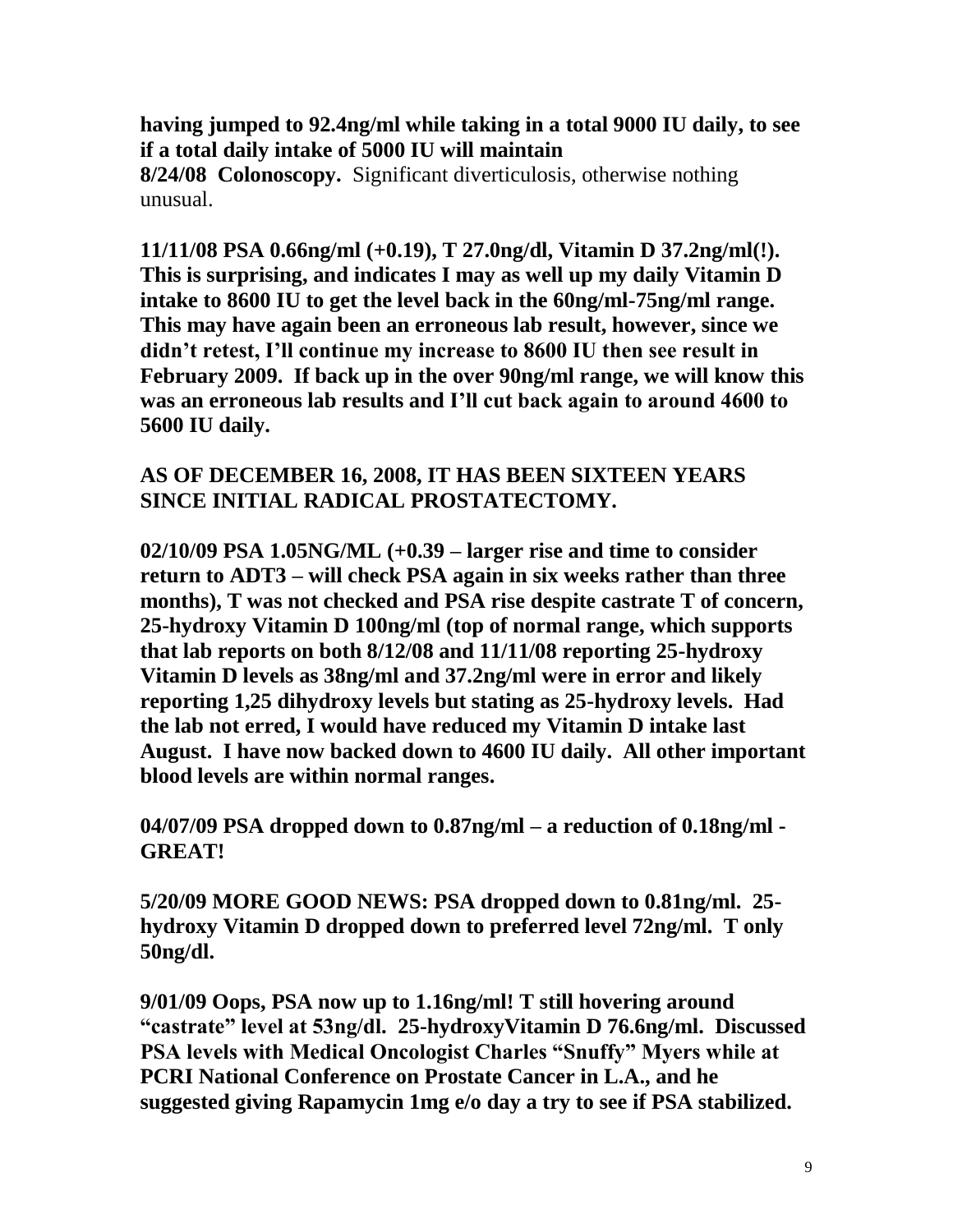**Rapamycin is a mTOR pathway inhibitor that in low dosage has no side effects but slows aging and reduces hormone resistance. Will wait for December PSA result to determine adding this medication to my "mix."**

**12/02/09 Well, PSA 1.31ng/ml so still elevating. Beginning Rapamycin 1mg e/o day to see what occurs over next three months. Testosterone is only 12ng/dl, so when do return to ADT once reaching a PSA level of 2.0ng/ml, I'll likely forego a return to Lupron since there is no need, and will go with bicalutamide at 150mg daily to add to my continuing dutasteride/Avodart 0.5mg daily. My 25-hydoxy Vitamin D3 level is holding at 79.2ng/ml with 4600 IU daily.**

#### **AS OF DECEMBER 16, 2009, IT HAS BEEN 17 YEARS SINCE INITIAL RADICAL PROSTATECTOMY**

**9/7/10** I haven't been keeping up this record, however since the last entry 3 months later PSA had elevated to 1.46.ng/ml, then 6 months later 1.86ng/ml, and the test on this date has now reached 2.0ng/ml.

My testosterone, as usual, shows no recovery remaining in the 12 to 13ng/dl range . 25-hydroxy Vitamin D level has been fluctuating down below 50ng/ml earlier this year, and the test on this date has it at 52ng/ml, so I will up my Vitamin D3/cholacalciferel another 2000IU for a total daily intake of 6600ng/dl and see what the next test in December shows. Had my PAP, CGA, CEA, and NSE checked with PAP 1.0ng/ml/in range , CGA 12nmol/L/in range, CEA 2.4ng/ml/in range, and NSE 5.1ng/ml/in range. Also, I had both a full body nuclear bone scan as well as a CT scan of the chest, abdomen, and pelvic area, and happy to learn that no metastasis is yet evident. So, my cancer is somewhere, likely pretty low level in development, but we don't know where. My excellent Medical Oncologist, Bassam Mattar, ordered 150mg bicalutamide (generic of Casodex) to begin daily as soon as it arrives from ExpressScripts to see if it totally shuts down what little testosterone still being produced from testicular as well as adrenal glands to add to my continuing daily dutasteride/Avodart.

**10/19/10** After only about a month on bicalutamide 150mg daily along with continued dutasteride/Avodart 0.5mg daily, my PSA has dropped just slightly to 1.6ng/ml. Actually still too early for the bicalutamide to have fully kicked in, so will likely check it again in January. **Testosterone remains** low at 15ng/dl. 25-hydroxy Vitamin D level has risen to 62ng/ml as the result of my upping my Vitamin D3 intake to 6600 IU daily. Intend to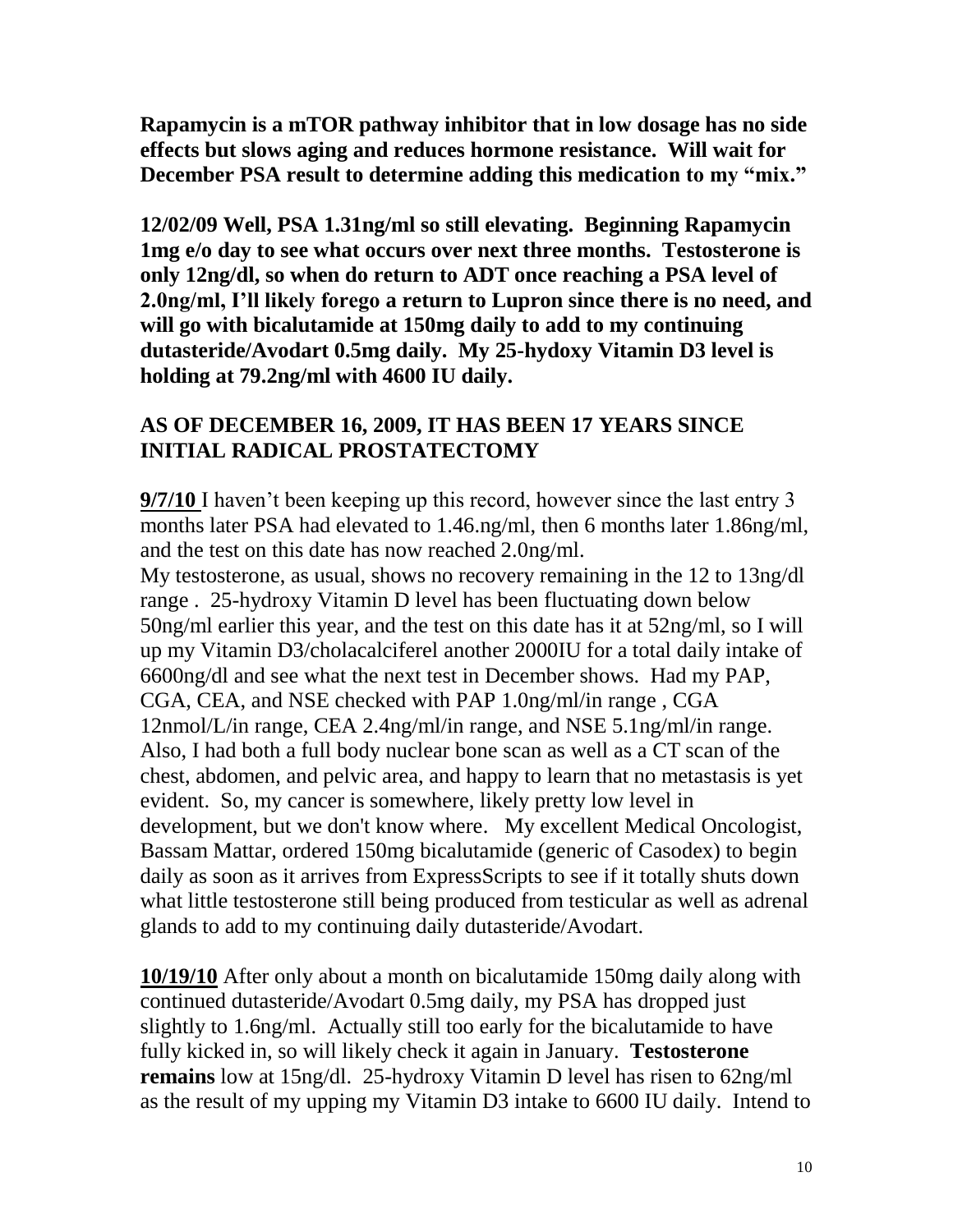keep taking this level to see if still increases, and if so, will taper back to somewhere around 5500 IU daily to maintain within the 60 to 75ng/ml range.

## **AS OF DECEMBER 16, 2010, IT HAS BEEN 18 YEARS SINCE INITIAL RADICAL PROSTATECTOMY**

**1/18/2011** PSA dropping slowly to current 1.47ng/ml. 25-hydroxy Vitamin D 73ng/ml. Continuing 150mg bicalutamide and 6600 IU Vitamin D. **5/2011** early May PSA increased to 1.82ng/ml. MedOnc and I decided to add back Lupron to see if this has any effect.

**6/2011** early June revealed another PSA rise to 2.3ng/ml.

**6/2011** late June found a PSA drop to 2.2ng/ml. Also found fasting Prolactin level is high 7.4ng/ml, so taking Dostinex/cabergoline, one 0.5mg tablet Monday, Wednesday, and Friday for a month to see then if down to preferred below 5ng/ml, and hopefully below 3ng/ml. With the slight drop subsequent to 56 days of Lupron, going to give another 28 days Lupron a check to see if the removal of bicalutamide and addition of Lupron may be having an effect. If this fails, then will look at either HDK/HC or a combination of Leukine, Cytoxan, Celebrex, and Revlimid.

**7/21/2011** PSA dropped again to 2.03ng/ml. DHT <1.0ng/dl. Dostinex brought the prolactin level down from 7.4ng/ml to 0.4ng/ml. Suspect the combination of Lupron, Avodart, and Dostinex played the role in bringing down the PSA level. Will continue with another 28-day Lupron injection 7/28; continue the Avodart, and continue the Dostinex at 0.25mg every Monday/Wednesday/Friday to maintain the now lower prolactin level. Administration of abiraterone/Zytiga in the works to see if it can result in bringing the PSA back down into the ultrasensitive range.

**8/18/2011** PSA back up to 2.55ng/ml. Continuing Lupron; continuing Avodart; continuing cabergoline(Dostinex), and abiraterone acetate/Zytiga is on order.

**8/26/2011** Pre-and post-intravenous contrast axial imaging of the abdomen and pelvis with post-contrast axial imaging of the chest…Stable CT of the abdomen and pelvis. Liver, bladder, and spleen unremarkable. Pancreas, adrenal glands, and kidneys unremarkable. Abdominal aorta calcified but nonaneurysmal. No retroperitoneal or mesenteric lymphadenopathy seen. In other words, NO METASTASIS evident despite PSA playing games. **9/2/2011** Began daily Zytiga regimen: 4 - 250mg tablets first thing in morning on rising before any food; then no food for at least one hour or more. Then one 5mg Prednisone w/breakfast, and another Prednisone 5mg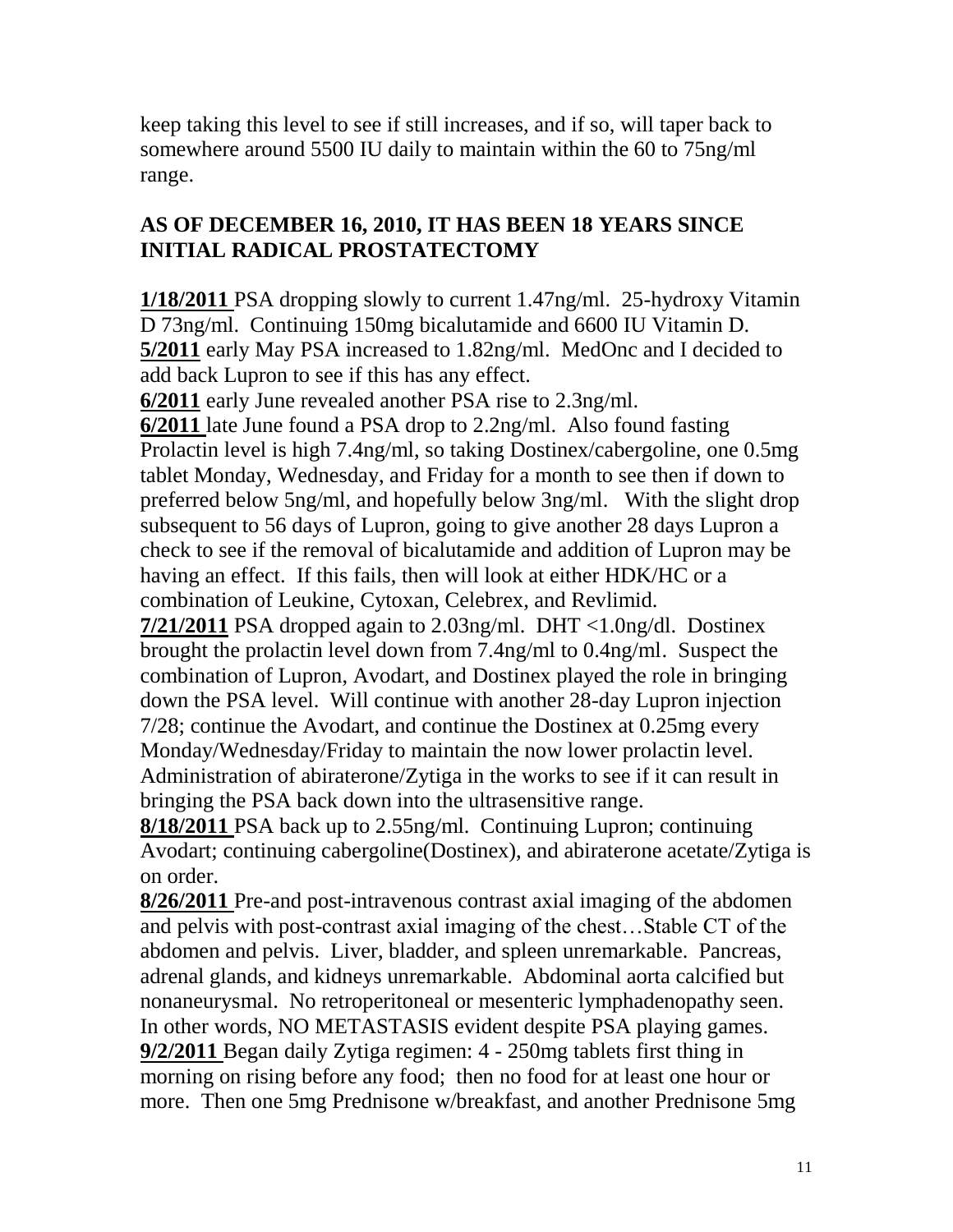tablet w/evening dinner. Warfarin INR dropped to 1.7, so upped dose from 7.5mg to 8.5mg and back up to INR 2.5 a week later.

**9/3/2011** Circulating Tumor Cells (CTC) blood test determined zero CTC in bloodstream.

**9/21/2011** PSA dropped from 2.55ng/ml prior to beginning Zytiga to 1.61ng/ml.

**11/3/2011** PSA again dropped to 1.28ng/ml after two months on Zytiga. Only side effect I have experienced from Zytiga is a weakening of my urinary sphincter causing an increase in leakage and requiring changing pads more frequently. Started pseudophedrine/Sudafed 30mg 3X/day to see if will help.

As prescription requirements or my choice of medications or supplemental vitamins, I currently take the following (AS OF 7/27/11):

# **PRESCRIPTION MEDICATIONS:**

## **@LUPRON/LUTEINIZING HORMONE-RELEASING HORMONE**

(LHRH agonist  $(28$ -day lasting injection  $-7.5$ mg) - forces the pituitary to over-stimulate the Leydig cells in the testicles to "wear them out" or to reduce the ability of the messenger to stimulate those cells; the messenger is LH or Luteinizing Hormone-Releasing Hormone of the hypothalamus. The end product is a diminution of Leydig cell testosterone (T). This is better known as Androgen Deprivation Therapy (ADT), chemical castration, for prostate cancer control. Though historically termed ADT, it would be better termed TRT, since it is, in reality, Testosterone Reducing Therapy) **STOPPED 6/2011 #CASODEX/BICALUTAMIDE** - (CURRENTLY "OFF" THIS MEDICATION since it appears to have finally failed blocking androgen receptors – Androgen Receptor Mutation/ARM) An anti-androgen expected to block prostate cancer cell androgen receptors and prevents natural androgens from stimulating cancer cell growth **#AVODART/DUTASTERIDE** 0.5mg at night (5-alpha reductase (5-AR) inhibitor that blocks both Type I and Type II enzymes in prostate cancer cells from converting testosterone (T) to ten times more potent metabolite dihydrotestosterone (DHT) that profoundly stimulates cancer cell growth. Avodart/dutasteride also serves to cause prostate cancer cell apoptosis and inhibit cell proliferation. ADT3 Androgen Deprivation Therapy for prostate cancer control when all three foregoing medications are taken.

**&ZYTIGA/ABIRATERONE ACETATE W/+PREDNISONE** 4 - 250mg Zytiga tablets first thing in morning on rising before any food; then no food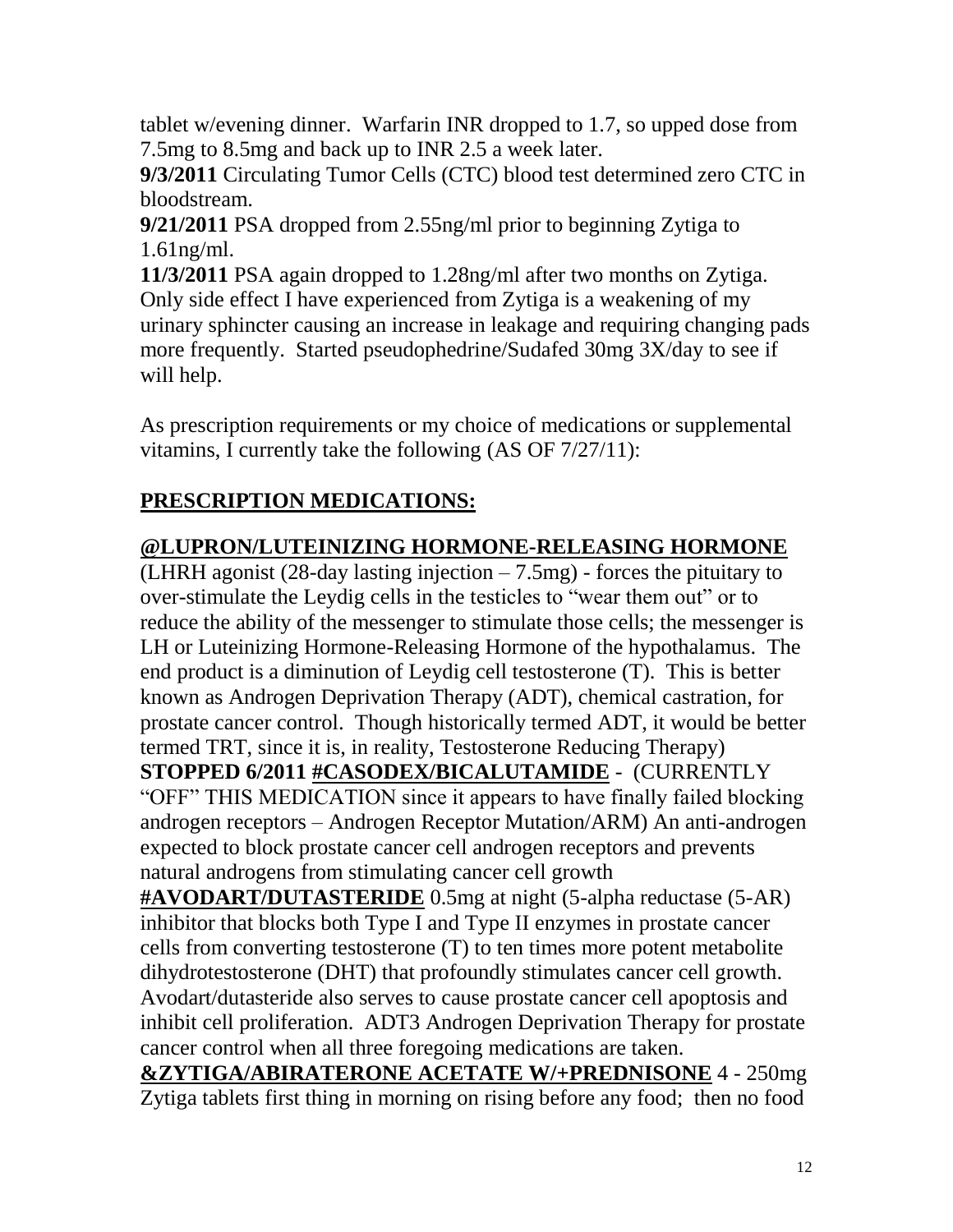for at least one hour or more. Then first Prednisone 5mg w/breakfast, and another Prednisone 5mg tablet with evening dinner. (Began 9/2/2011) **STOPPED 1/1/09+FOSAMAX/ALENDRONATE SODIUM** 70mg in morning once a week and on same day (Sunday) every week (as a bisphosphonate to stop bone mineral loss and bone resorption that can result from androgen deprivation therapy (ADT). Also considered to inhibit osteonecrosis of the jaw). WAS OFF LHRH AGONIST SINCE 2004, SO SAW NO NEED FOR CONTINUING. WILL RECONSIDER IF RETURN TO LUPRON APPEARS TO BE REINING IN RECURRING PC. **+FOSINIPRIL/MONOPRIL** 10 mg at night (ACE Inhibitor/diabetes aid) **+STOPPED ZOCOR/SIMVASTATIN** 40 mg at night (to reduce cholesterol) since not to be taken while taking Zytiga/abiraterone acetate. **+PRILOSEC/OMEPRAZOLE** 20 mg in morning (to prevent gastric reflux/heartburn)

**+STOPPED ADVAIR/FLUTICASONE PROPIONATE** 250 mcg **& SALMETEROL** 50 mcg inhalation powder 1 inhalation in morning, 1 at night (to keep clear from bronchial & lung congestion) since want to determine if still required.

**+GLIPIZIDE** 5 mg in morning, 5mg in evening (to control glucose serum level)

**#ZYRTEC/CETIRIZINE)** 10mg in morning (for allergy control) **#MOBIC/MELOXICAM** 7.5mg in morning daily (to relieve signs and symptoms of osteo-arthritis and rheumatoid arthritis

#**RAPAMUCIN (Sirolimus)** 1mg tablet e/o day (mTOR, inhibitor to inhibit cancer cell proliferation)

+**WARFARIN 7.5MG** blood thinner one tablet each evening. Experienced Pulmonary Embolism (two large blood clots) to both lungs simultaneously 12/28/10. ICU3 days/ward 4 days. Reason unknown. Questioning whether triple dose bicalutamide may have been causal but nothing indicates likelihood. Never had blood clots in my life up to this time.

**+COLACE** 100mg stool softener one capsule each morning and evening. **%DOSTINEX/Cabergoline** 0.25mg Monday, Wednesday, Friday to keep Prolactin level less than 5ng/ml as an anti-angiogenesis medication.

## **SUPPLEMENTS/VITAMINS:**

**\*CALCIUM CITRATE** 945mg **W/VITAMIN D3** 600 IU (Sam's Club Members Mark) at bedtime (to counter loss of bone density that could otherwise be caused by ADT)